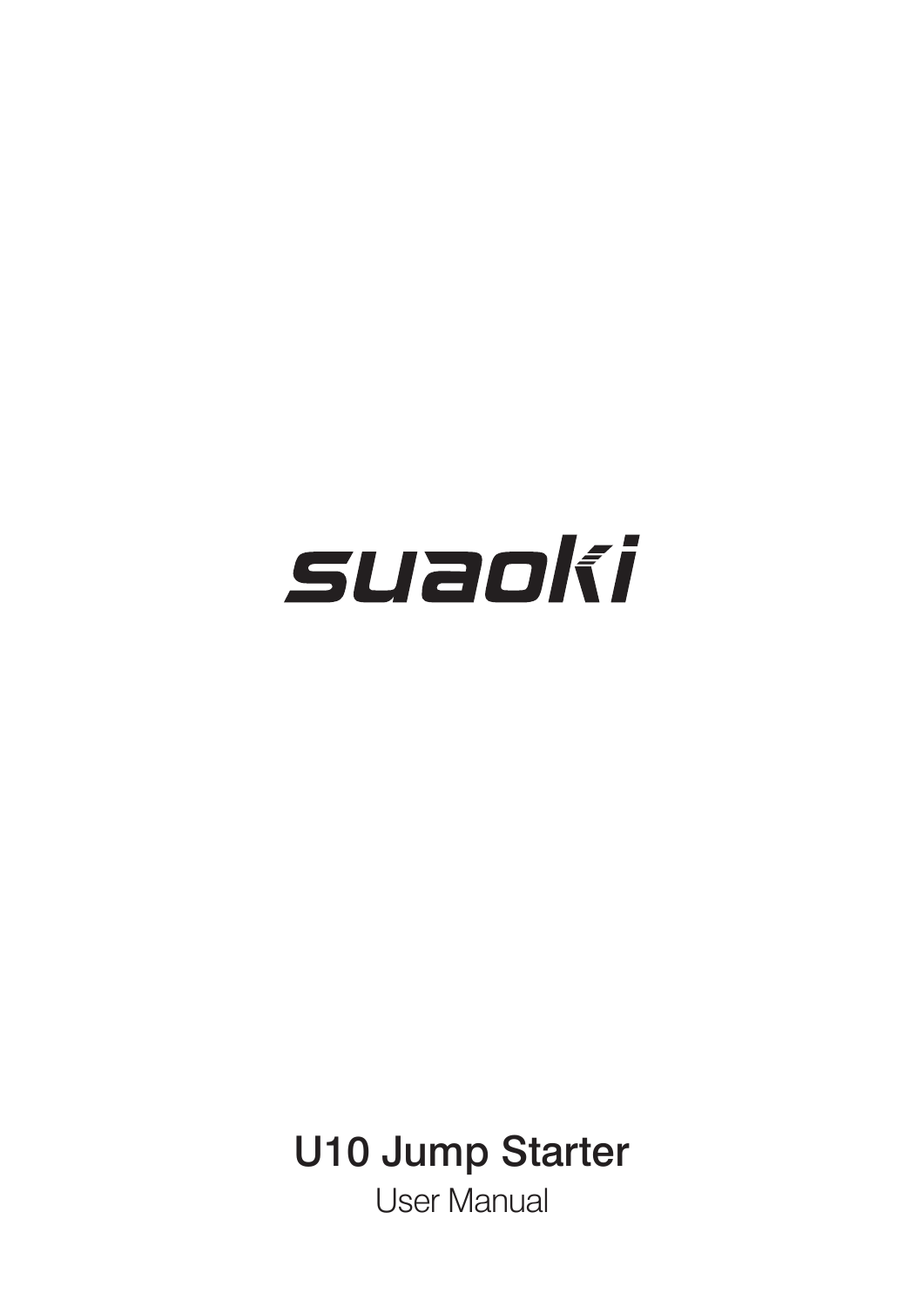Thank you for choosing Suaoki.

Suaoki U10 is a 3-in-1 device, functioning as a jump starter to boost flat car battery, as a portable power bank to charge your electronic devices and as a LED flashlight.

Please read the user manual carefully before use and keep it for future reference. Failure to follow the instructions may result in injury.

# U10 At A Glance



① LED Flashlight ② USB 5V-2.4A Output ③ Power Button

- ④ 12V Jumping Port
- ⑤ Input Port (15V-1A)
- ⑥ LCD Display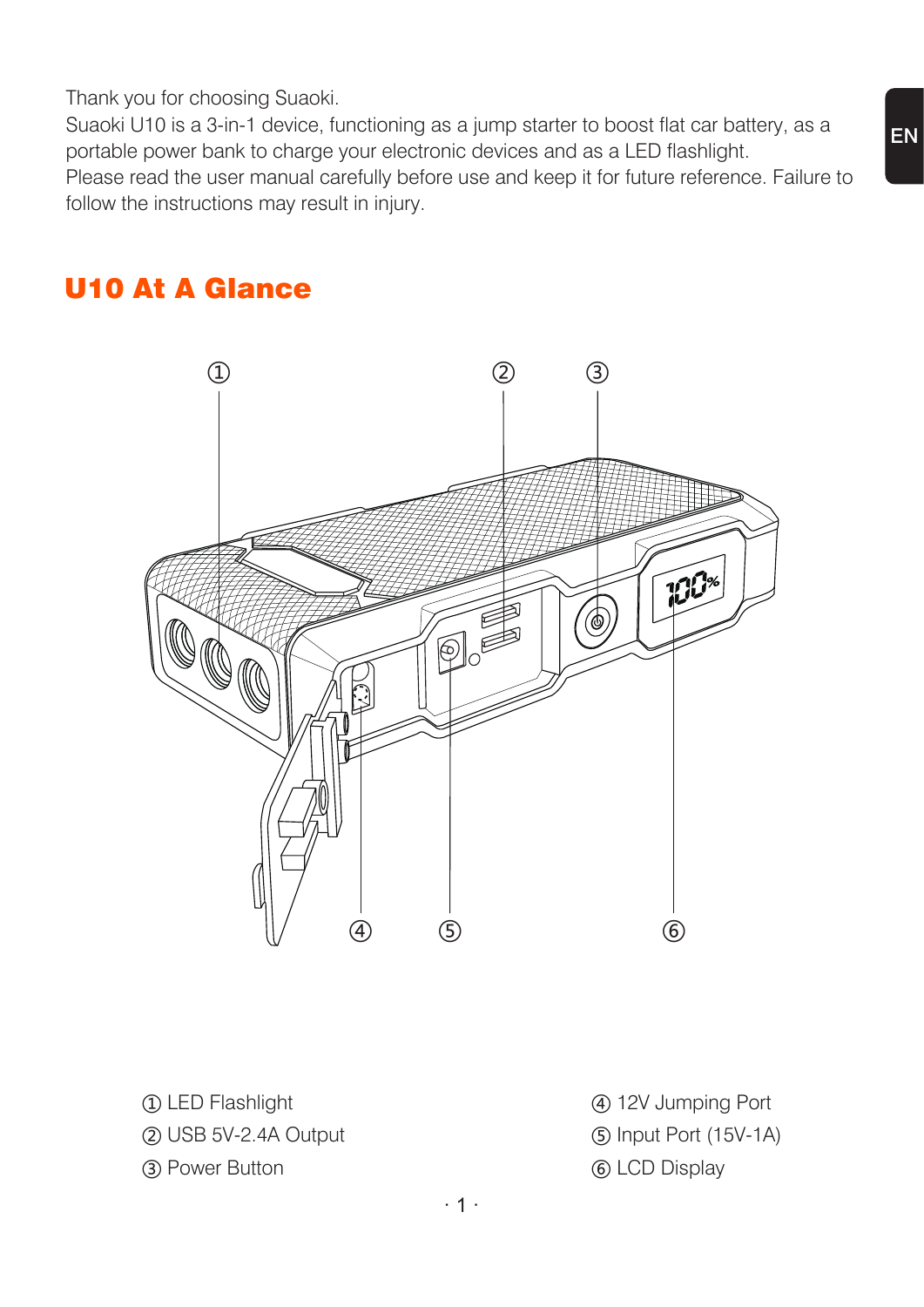# **Cautions**

- 1. ONLY use it to start a 12V vehicle (gas engine up to 6L,diesel engine up to5L).
- 2. DO NOT use the jump starter to start a car when the remaining capacity is less than 30% or when it is still hot.
- 3. Disconnect the battery clamp from the jump starter and the vehicle immediately after every starting attempt.
- 4. DO NOT use the jump starter to start the car in high frequency. Allow at least 30s of resting time before jump starting a car again.
- 5. DO NOT charge the product immediately after use or while it is still hot.
- 6. Please charge the jump starter at least once a month to extend battery life.
- 7. DO NOT allow the metal teeth of the red clamp to touch the metal teeth of the black clamp.
- 8. Please keep this product away from children.
- 9. Please DO NOT disassemble this product.
- 10. Please store and charge the jump starter at a dry and well-ventilated place. Keep it away from corrosive, flammable and explosive materials.
- 11. DO NOT expose this product to extreme environment where the temperature and humidity is high.
- 12. Never burn or incinerate this product because it may explode and generate toxic fumes and other potentially harmful chemicals.
- 13. Never insert foreign objects into any input or output ports, because it may cause short circuit which will damage the battery and even cause fire and personal injury.
- 14. If you find the jump starter inflates, please stop using it at once.

# Instructions

#### **●** Charging the jump starter

Both the power adapter and the car charger can charge the jump starter.

#### Charging with adapter

First step: Insert the adapter into a socket. Second step: Insert the other end of the adapter into the input port of the jump starter.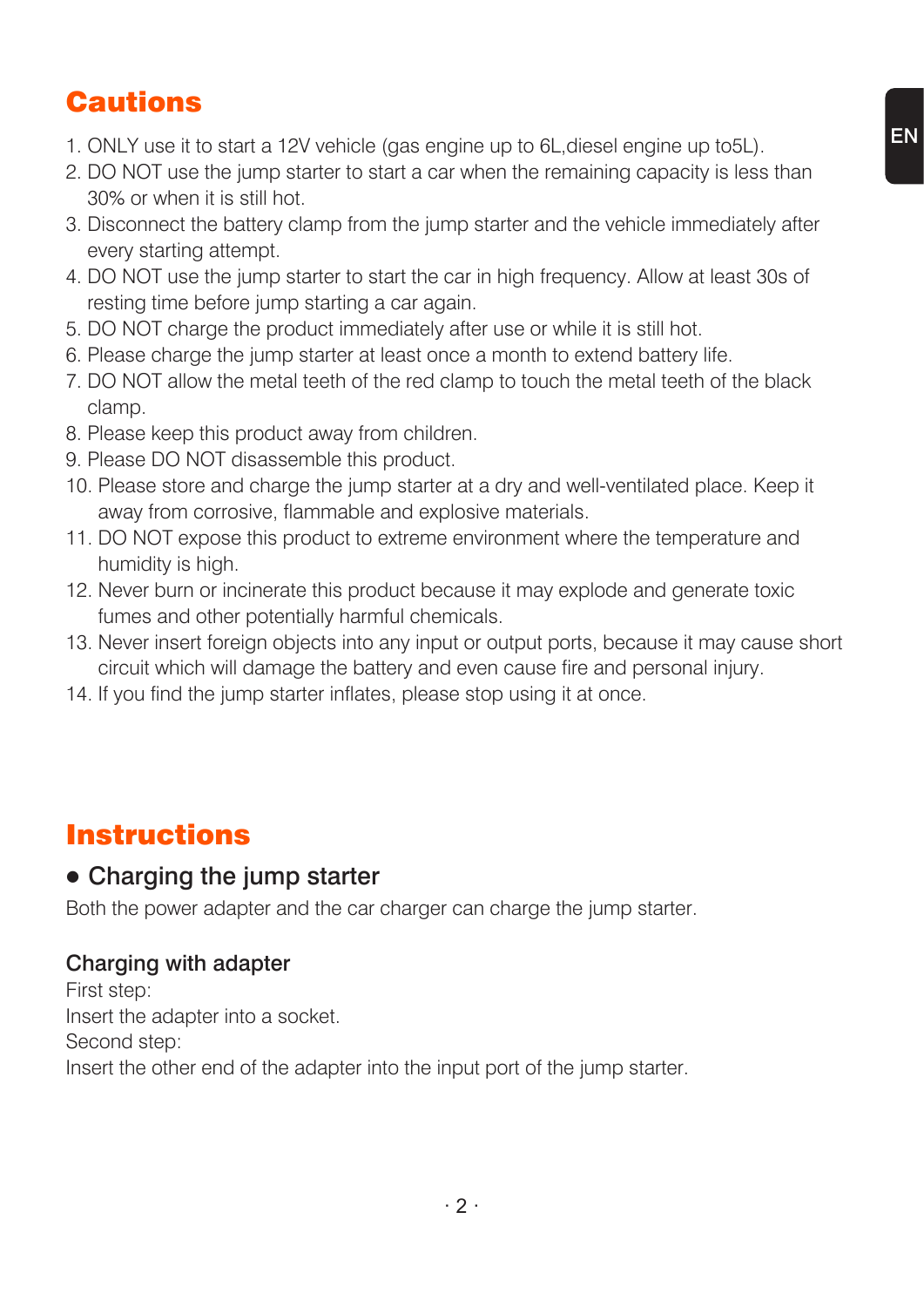



#### Charging with car charger

- 1. Plug the car charger into the socket of cigarette lighter on your 12V vehicle.
- 2. Insert the other end into the input port of the jump starter.

#### **※** Note:

- 1. You'd better charge it at least once a month in order to extend battery life.
- 2. Don't charge it immediately after using it to start a car or while it is still hot.
- 3. It takes around 6.5 hours to be fully charged (with original adapter). Prolonged charging time is a practice best to be avoided as it may raise safety concerns and shorten battery life.

# **●** Jump starting a car



- 1. During this process, if the red light of the clamp is on and built-in buzzer is beeping, you need to disconnect the battery clamp from the jump starter, wait for at least 30 seconds and then go back to the first step.
- 2. Step 1 comes before step 2. For safety concern, please do not reverse the order.
- 3. DO NOT use the jump starter to start the car in high frequency, the time interval between two starting attempts must be longer than 30s.
- 4. Disconnect the battery clamp from the jump starter and the vehicle immediately after every starting attempt.
- 5. The jump starter cannot be used as a charger for the car battery.
- 6. It is recommended to use the smart battery clamp that comes with this jump starter. Our smart battery clamps have short-circuit protection and reverse-polarity protection. Meanwhile, the indicator light on it can prompt you if you have connected the clamp correctly or not. Other clamps may not have the same function and thus cannot be used in the same way.
- 7. Remember to check the remaining power capacity of the jump starter. DO NOT use the jump starter to start a car when the remaining capacity is less than 30% or when it is still hot.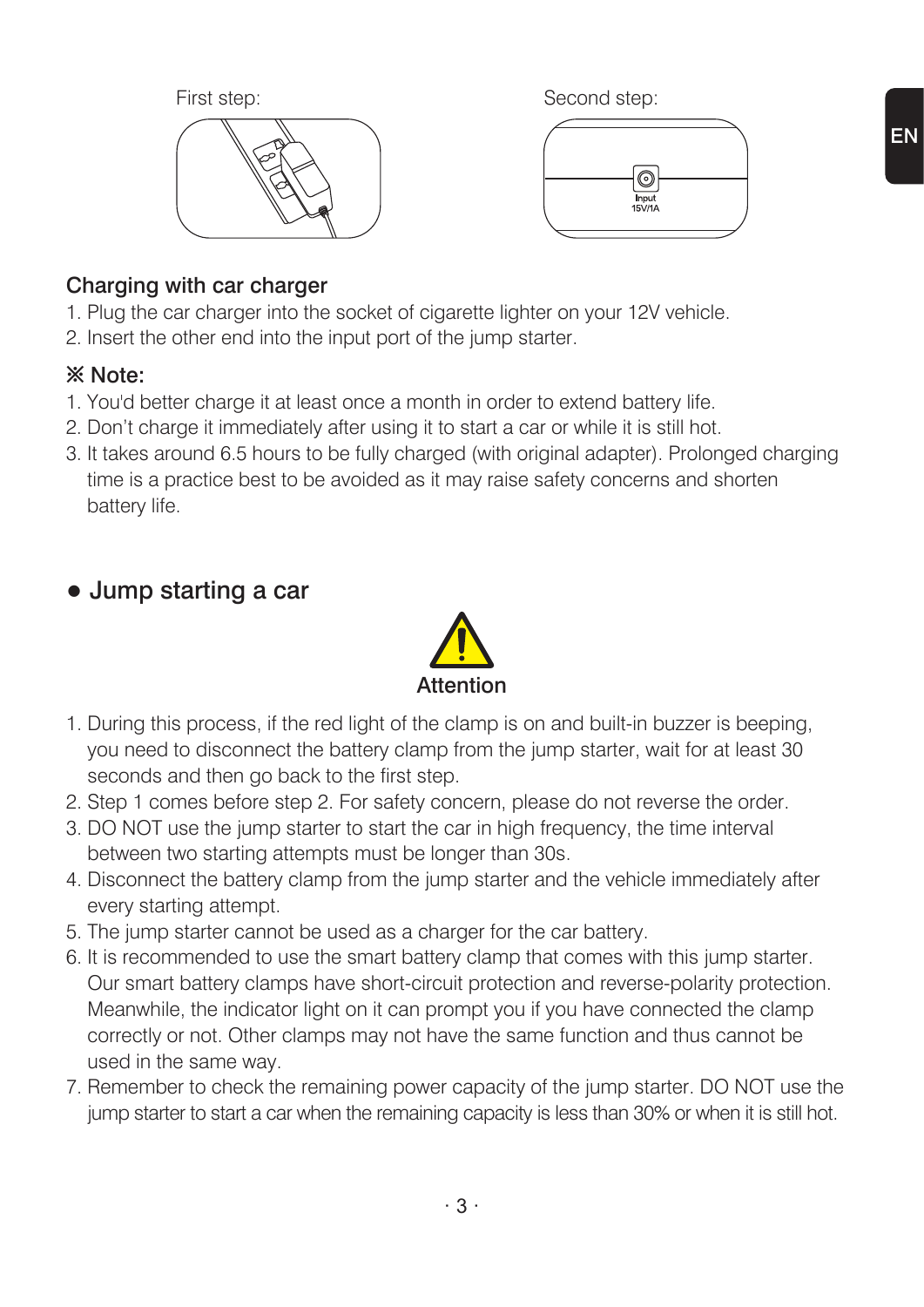# Operation Guidance

# **●** Step 1

Connect the smart battery clamp to U10 jump starter. If the green and red light indicators on the battery clamp are flashing alternately, you are safe to move on to to the next step.

If the red light indicator is on and the built-in buzzer is beeping, it means the battery level is too low and you need to charge your jump starter.



# **●** Step 2

Connect the red clamp to the positive terminal (+) of the vehicle's battery and the black clamp to negative one (-). If the light turns green, you need to start the car within 30 seconds (see step 3-a).

Otherwise, the green light would turn to red light due to over 30 seconds of inactivity, you need to disconnect the battery clamp from the vehicle and the jump starter. Wait for at least 30 seconds, then try again.



#### If a problem occurs...

| Problem                                                                                                                                  | Solution                                                                                                                                                                                    |                                                                                |
|------------------------------------------------------------------------------------------------------------------------------------------|---------------------------------------------------------------------------------------------------------------------------------------------------------------------------------------------|--------------------------------------------------------------------------------|
| If the red light is on and the built-in buzzer is beeping                                                                                | The battery clamp may be connected reversely.<br>If so, you need to disconnect the battery clamp<br>from the vehicle and the jump starter.<br>Wait for at least 30 seconds, then try again. |                                                                                |
| If the battery clamp is connected correctly, but the red<br>light is still on and the built-in buzzer keeps beeping.                     | A. Adjust your clamp for<br>maximum contact for<br>both sides of the clamp                                                                                                                  | B. If Solution A is not<br>working, use force start<br>function (see step 3-b) |
| If the green and red light indicators are still flashing<br>alternately after you have connected the battery<br>clamp to the car battery | Use force start function (see step 3-b)                                                                                                                                                     |                                                                                |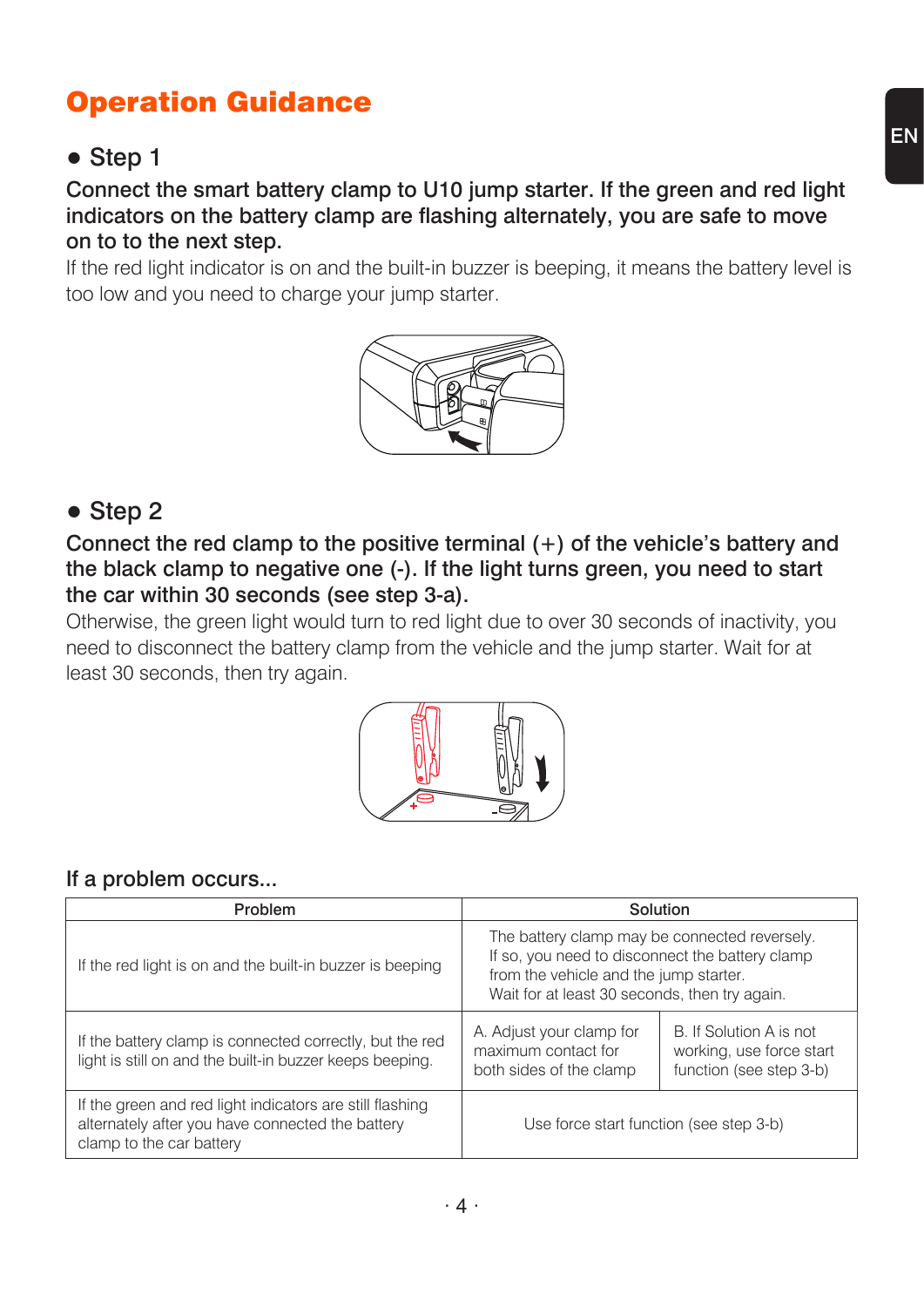#### **●** Step 3-a

#### Start the auto. If the auto is started successfully, the indicator light would turn red. Then, move on to Step 4.

If the auto cannot be started, you need to disconnect the battery clamp from the jump starter and the vehicle. Wait for at least 30 seconds, then repeat the steps above.



# **●** Step 3-b

#### Force start the auto. After that, move on to Step 4.

**※** Note: Short circuit protection will be disabled when using the force start function. Make sure that the black clamp and the red clamp are connected correctly before using this mode.

#### Q: When would I use force start function?

You would need to use this force start function when the voltage level of car battery is lower than 1V due to severe damage or when you want to test the jump starter's functionality with no battery in the car.

#### Q: How to use force start function?

Hold the force start button on the battery clamps (see the following picture) for 3 seconds. The indicator light would turn green. Within 15 seconds, you need to start your car. The indicator light would turn red if started correctly.



# **●** Step 4

Immediately remove the battery clamp from the jump starter and then remove the red and black clamps from car battery.



EN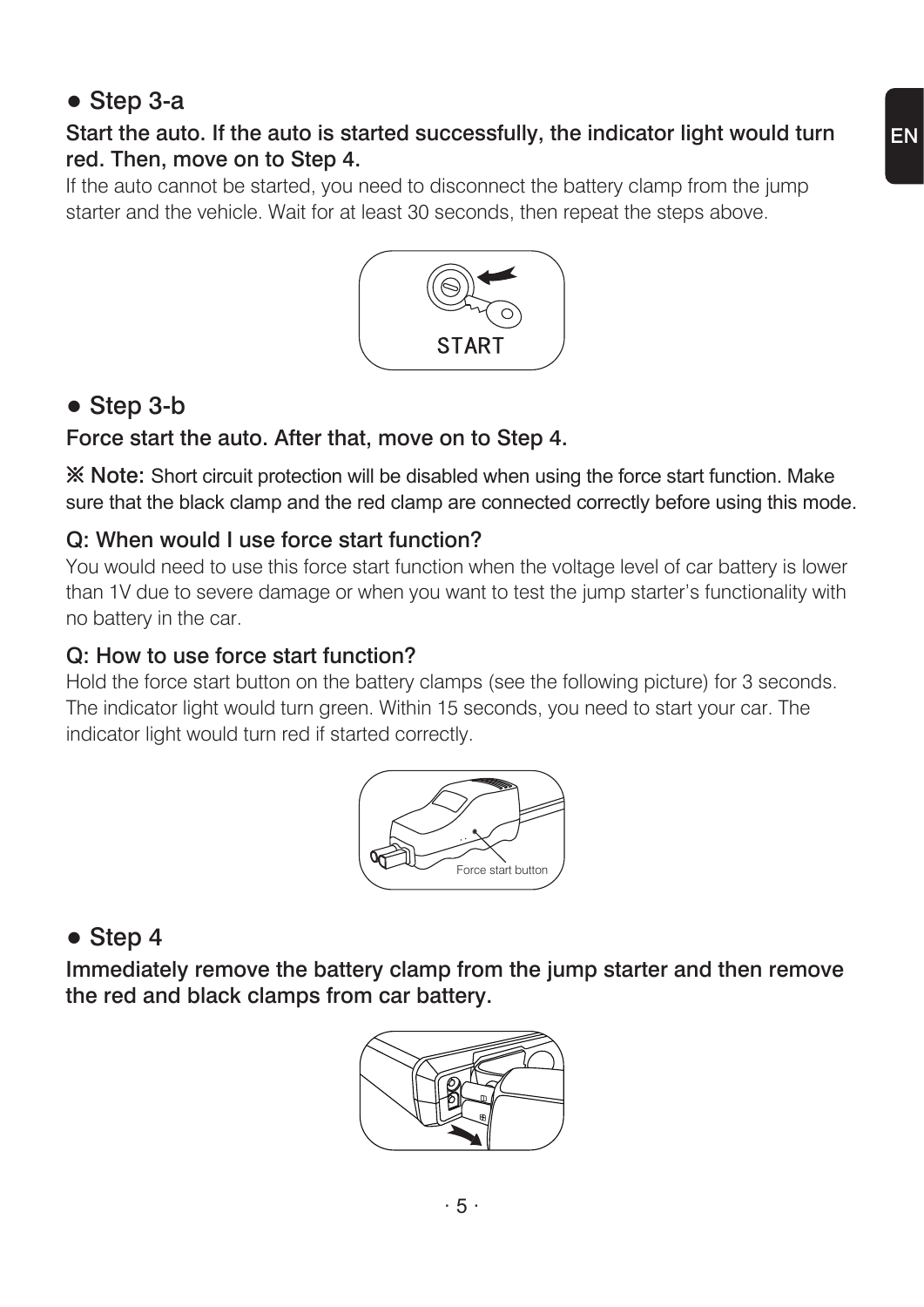#### **●** Charging electronic devices

Choose a suitable charging cable and insert the cable into the USB port of the jump starter. Then insert the other end of the cable into the input port of the cell phone/tablet, click the power button then your device is being charged.

# **●** Using the LED flashlight

Hold the power button for 3 secs to turn on the flashlight and then change the lighting modes in sequence with each click. There are 3 LED light modes that appear in the following order: Strong lighting mode, SOS mode and strobe mode.

#### **●** Red Warning Light Function

Double-press the power button and the red warning light is on. Double-press it again and the red warning light is off.

# Product Parameter

Battery Capacity: 20000mAh / 74Wh Starting Outlet Voltage: 12V One USB Output: 5V-2.4A / 2.4A (Max) Charging Mode: 15V / 1A Start Current: 400A Peak Current: 800A Operating Temperature Range: -20°C to 60°C / -4°F to 140°F

# Package Content

- 1 x Suaoki 20000mAh Jump Starter
- 1 x Adapter
- 1 x Car Charger
- 1 x Pair of Battery Clamps
- 1 x Micro USB Cable
- 1 x User Manual

# Warranty

Our company provides customers with warranty of 12 months from the date of purchase.

# Contact us

For any inquiries or comments concerning our products, please send an email to support@suaoki.com, and we will respond to you as soon as possible.